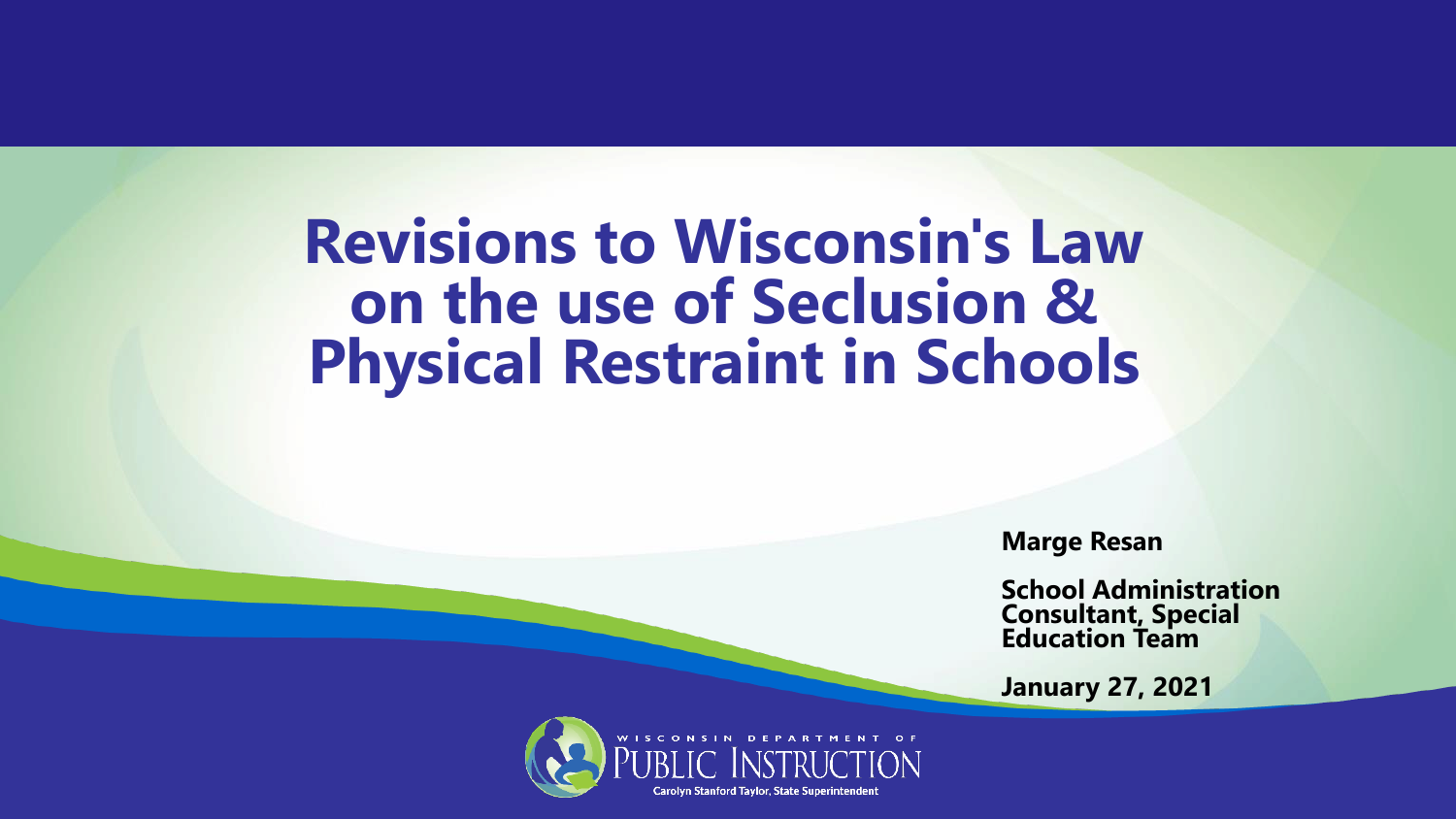#### **Wisconsin Law on Seclusion and Physical Restraint in Schools**

- **Section 118.305 of the Wisconsin Statutes**
- **Originally enacted in 2012 by 2011 Wisconsin Act 125**
- **Modified by 2019 Wisconsin Act 118, effective March 4, 2020**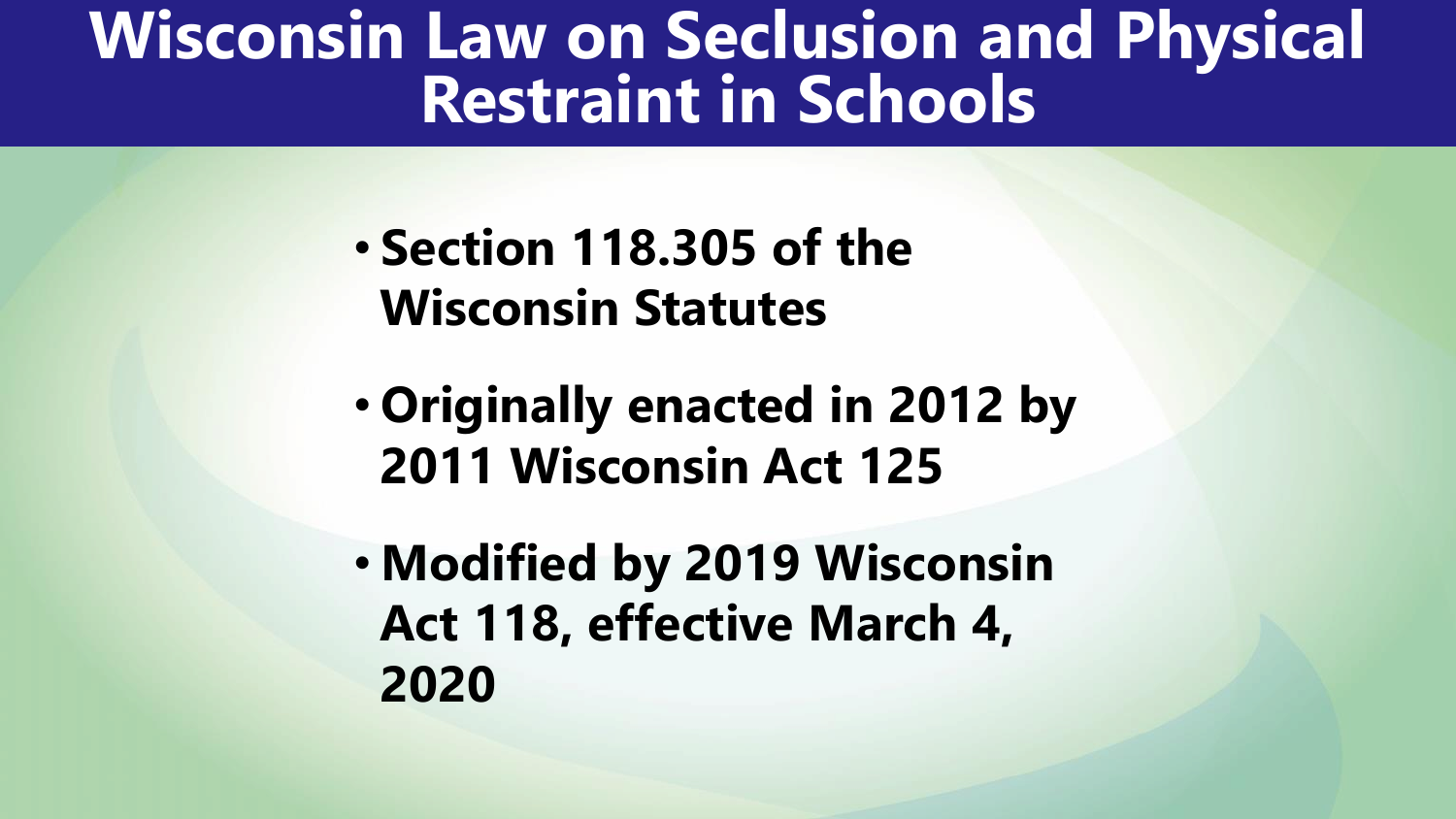## **What has NOT changed…**

- **Use of seclusion or physical restraint is prohibited unless:**
	- a student's behavior presents a clear, present, and imminent risk to the physical safety of the student or others, and
	- It is the least restrictive intervention feasible.
	- Duration must be ONLY as long as is necessary to resolve the imminent risk.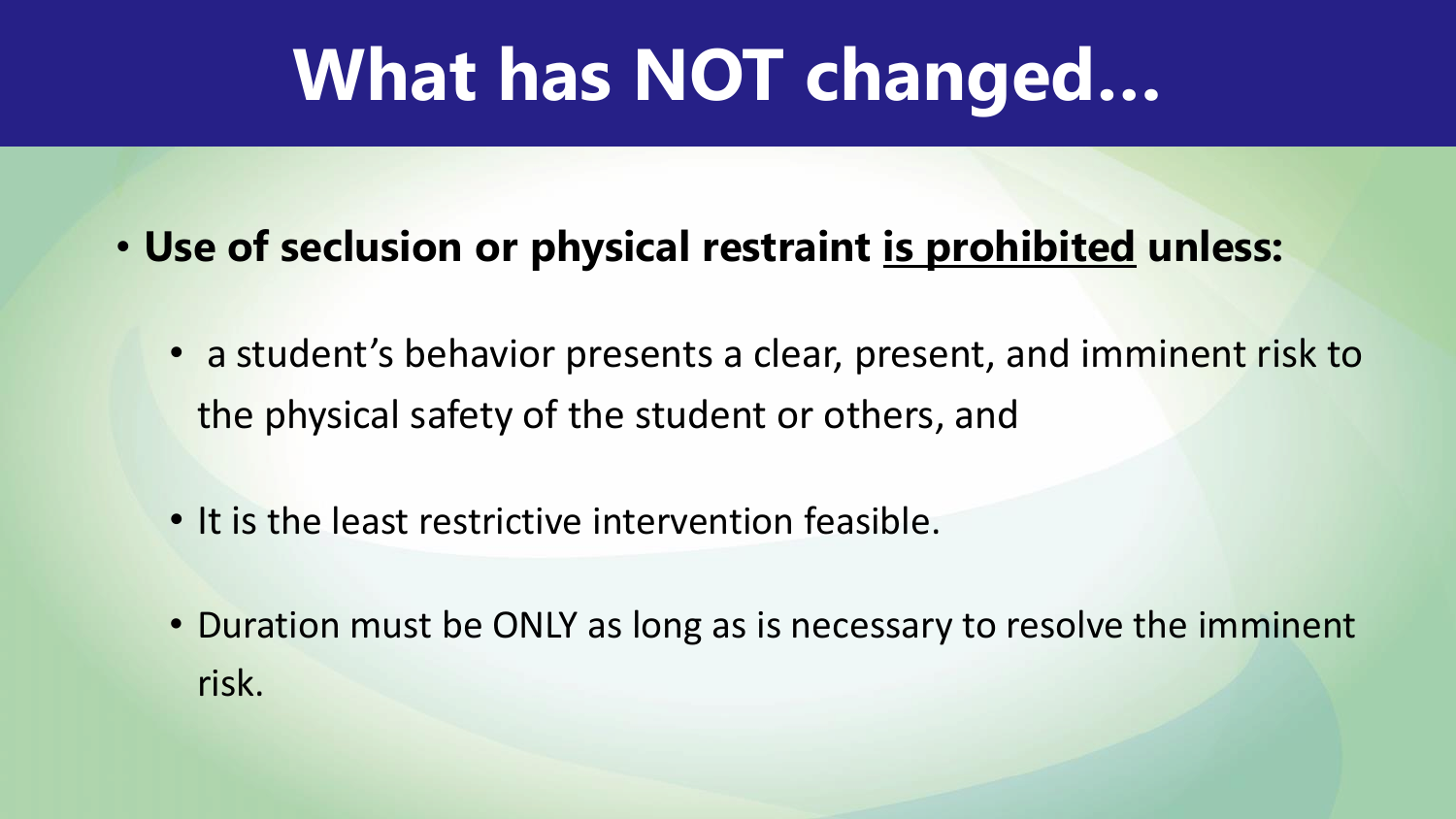## **Definition of Seclusion**

- **Did not change!**
- **"Seclusion" means the involuntary confinement of a student, apart from other students, in a room or area from which the student is physically prevented from leaving.**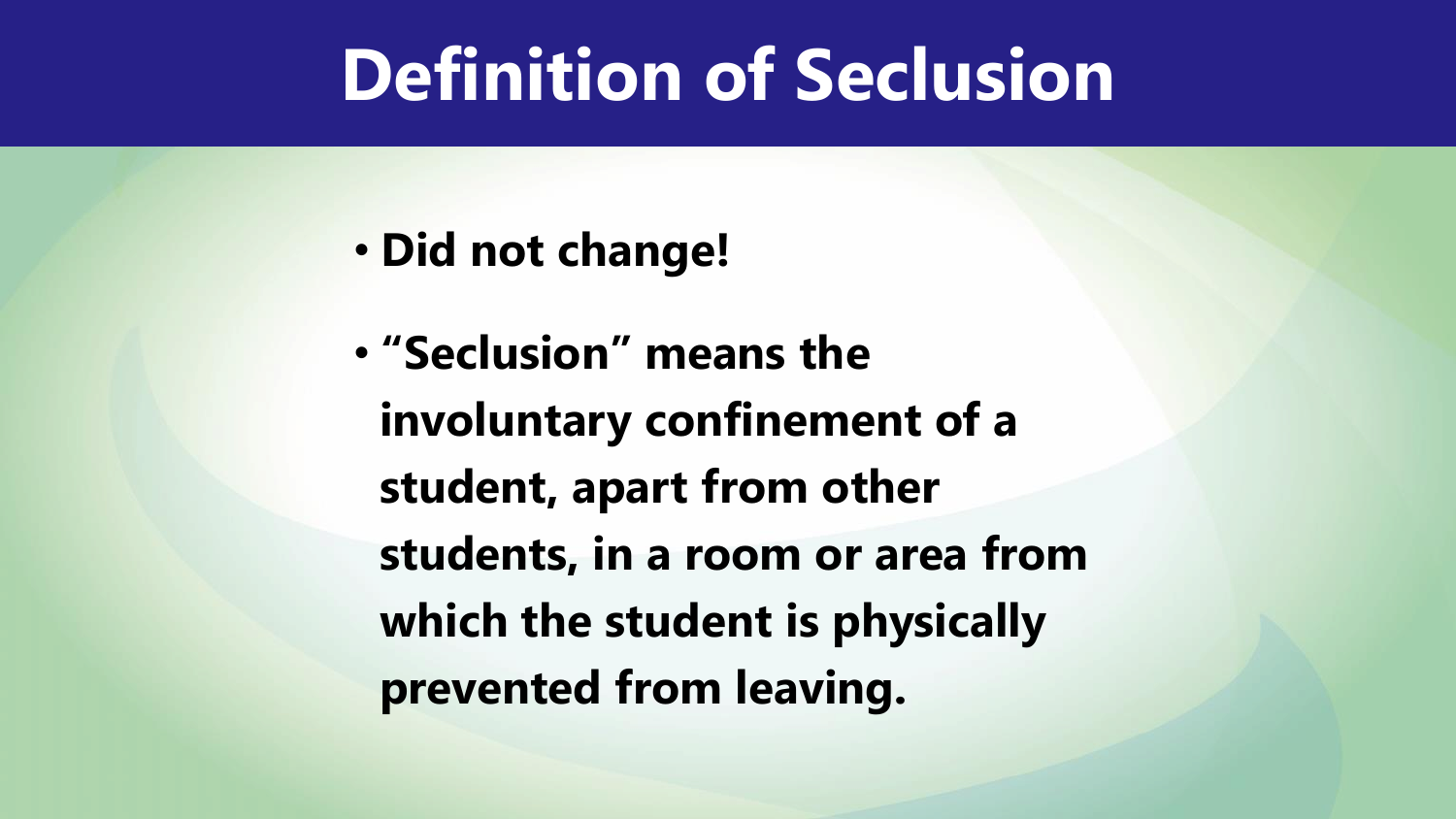## **Definition of Physical Restraint**

• **Did not change!**

• **"Physical restraint" means a restriction that immobilizes or reduces the ability of a student to freely move his or her torso, arms, legs, or head.**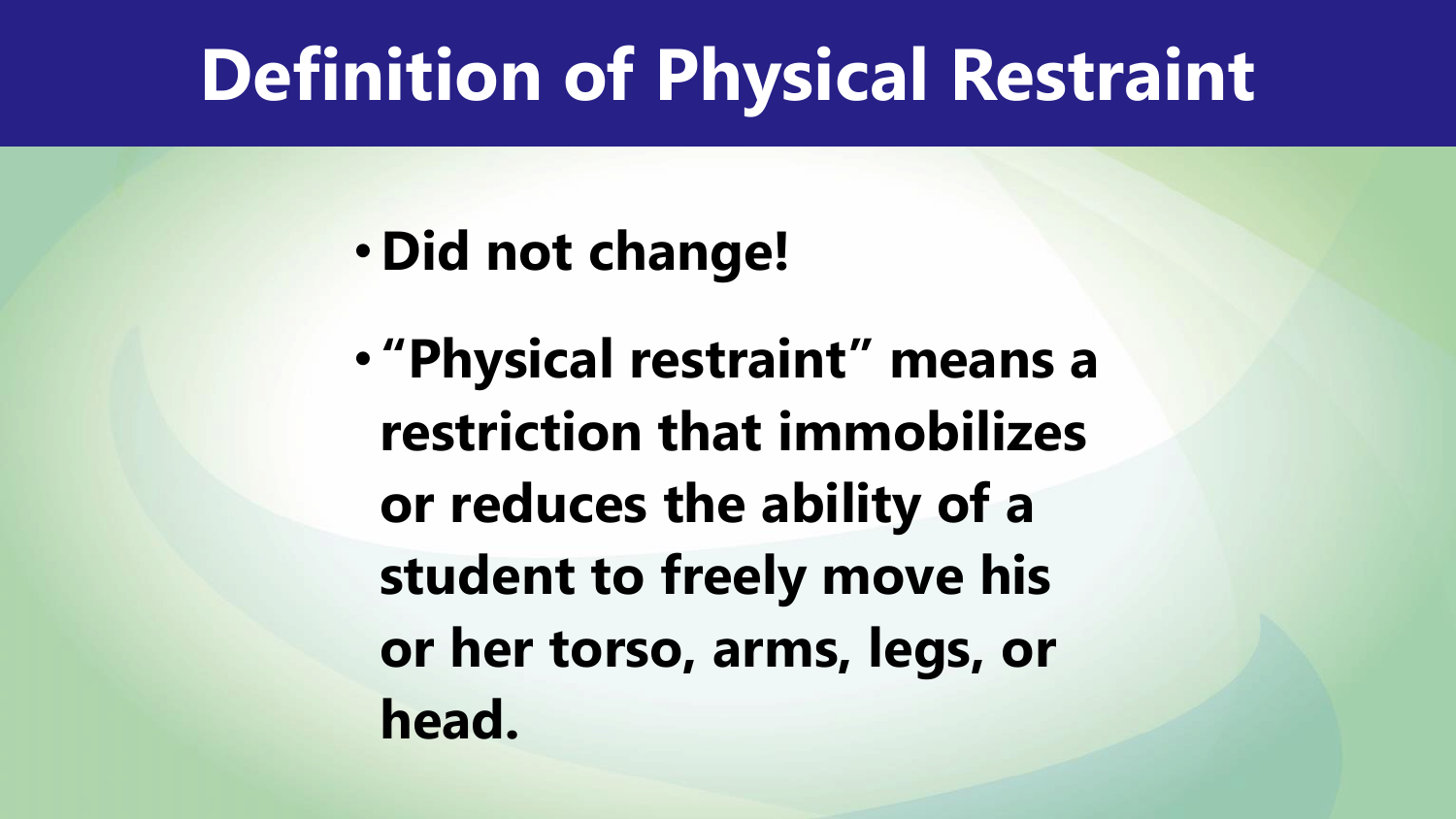# **Change: Applicability**

- **Previous law: Requirements applied to public schools and private schools participating in the Special Needs Scholarship Program (SNSP)**
- **Current law: Requirements apply to public schools, private schools participating in the SNSP, and private schools where students are placed by public school districts**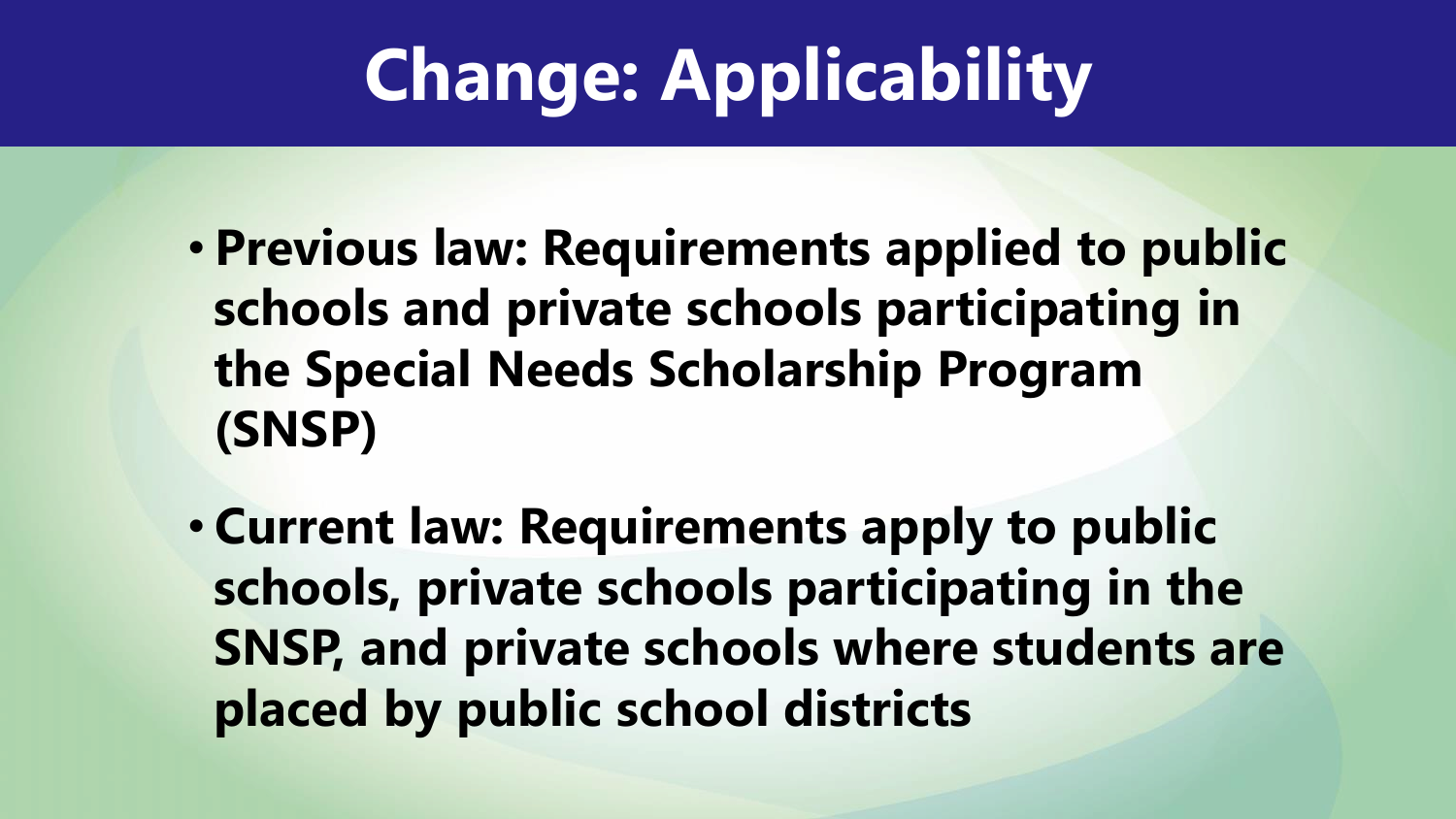## **Change: New definition of "incident"**

- **Under previous law, the term "incident" was not defined**
- **"Incident" is defined under current law as an occurrence of a covered individual or a law enforcement officer using seclusion or physical restraint on a student**
- **It is considered one incident if immediately following the use of seclusion or restraint, the student's behavior presents a clear, present, and imminent physical safety risk, and the covered individual or law enforcement officer resumes the use of seclusion or physical restraint**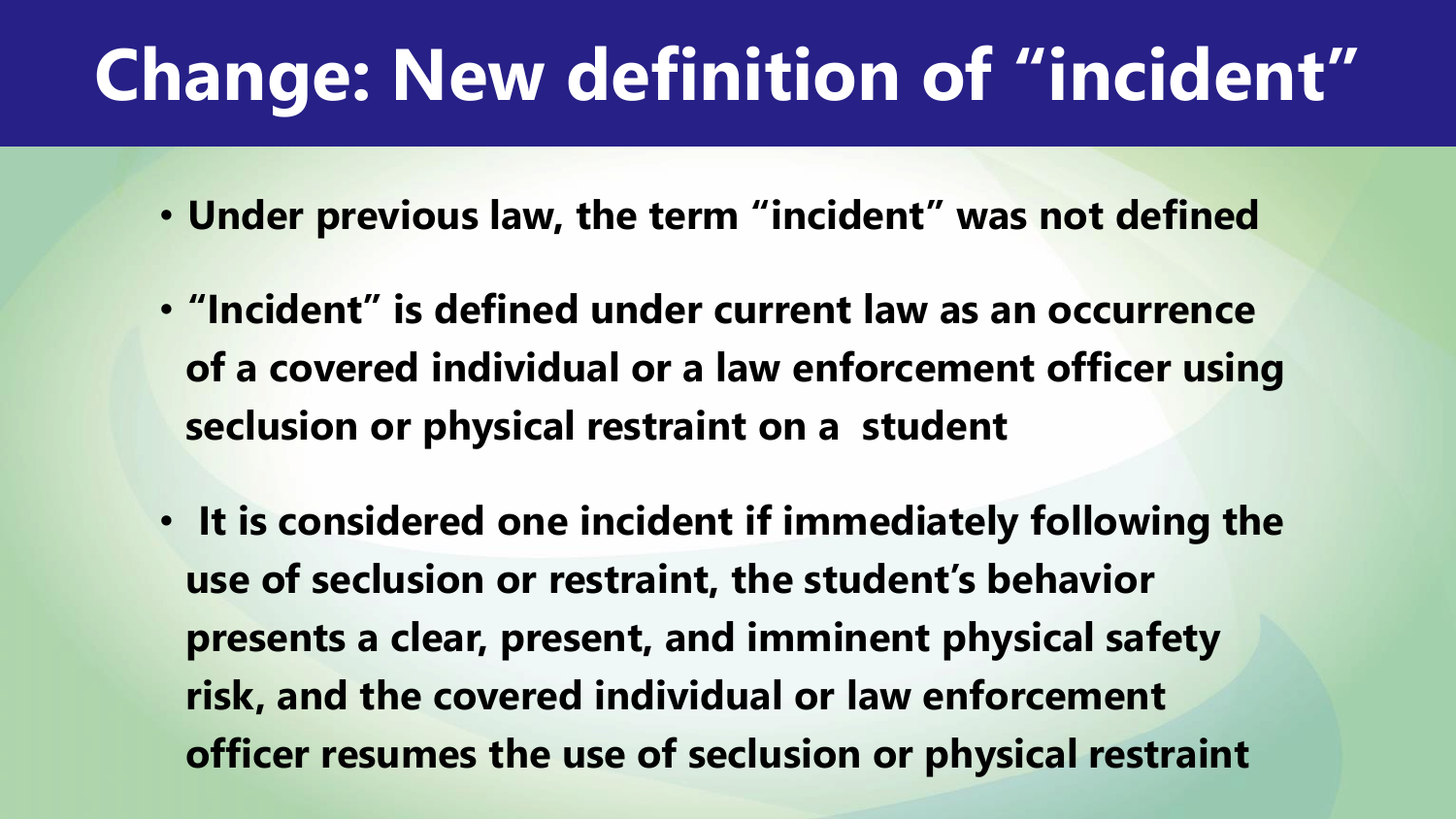#### **Change: Reporting Requirements – Law Enforcement Officials**

- **Previous law: Reporting requirements did not expressly apply when seclusion or physical restraint was utilized by a law enforcement officer in a school**
- **Current law: Schools are expressly required to include incidents of seclusion or physical restraint by law enforcement officers in schools when documenting incidents, notifying parents, and developing and providing a written report**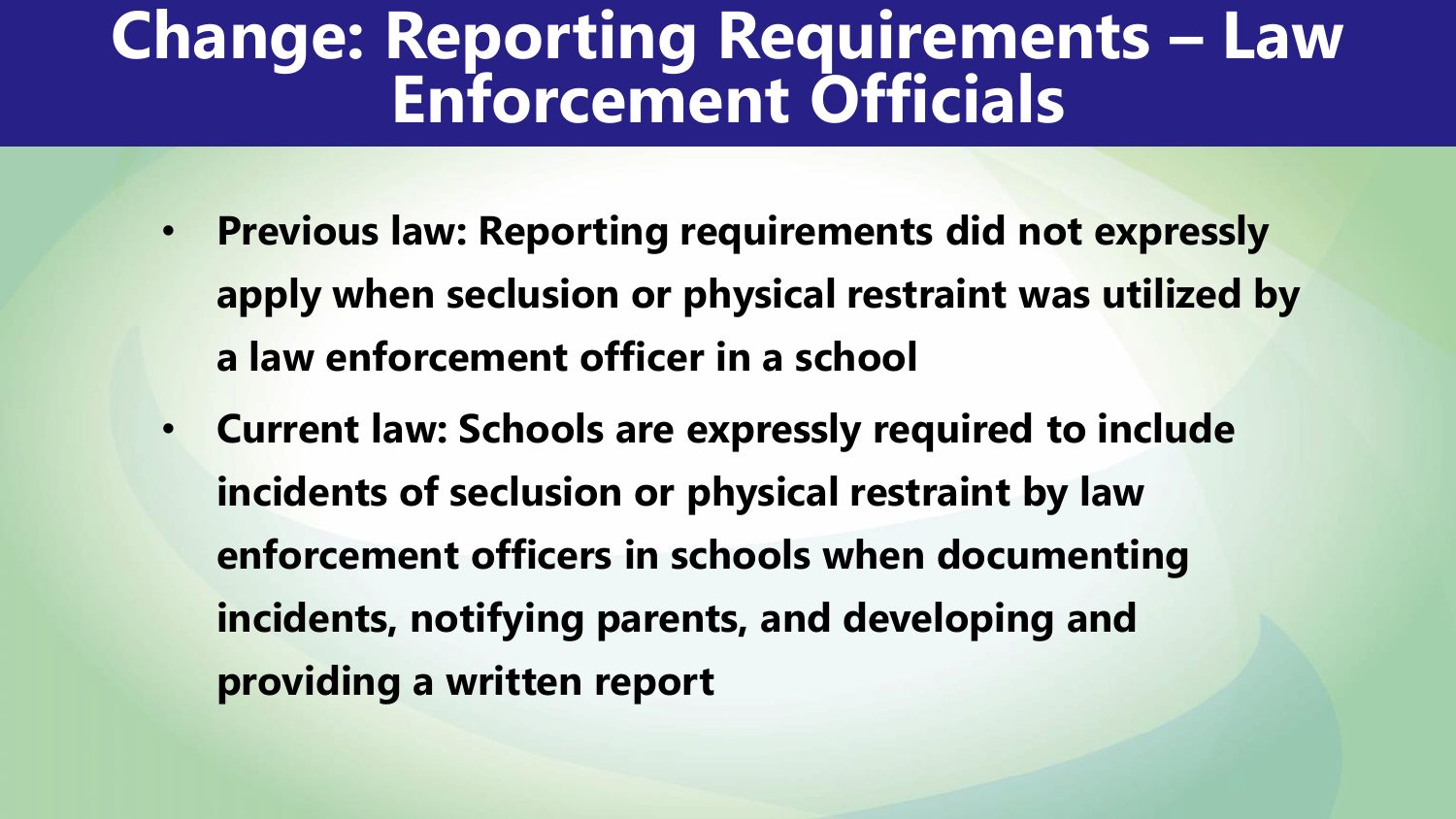### **Change: Individualized Education Programs (IEPs)**

- **Previous law: If the IEP team of a student with a disability determined use of seclusion or physical restraint could reasonably be anticipated, the student's IEP was required to contain the terms "seclusion" or "physical restraint."**
- **2019 Act 118 repealed this provision of the law. IEP teams are no longer required to include these terms.**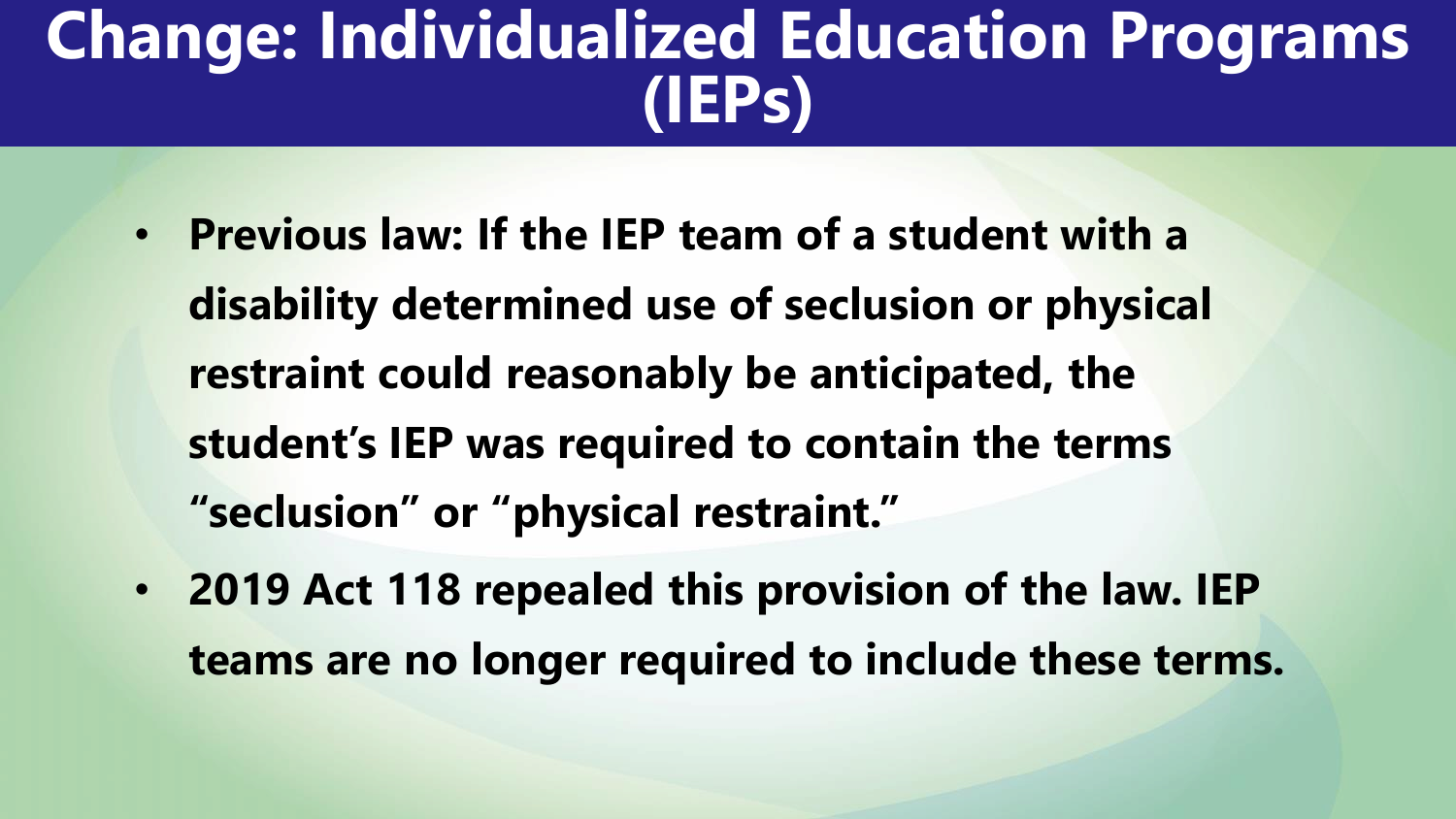## **New Provision: IEPs**

- **Current law: After the second incident of seclusion or physical restraint in a school year with a student with an IEP, the IEP team must meet to review the IEP within 10 school days of the incident**
- **The IEP must include appropriate positive behavior interventions and supports based on a functional behavioral assessment (FBA) of the behavior(s) of concern**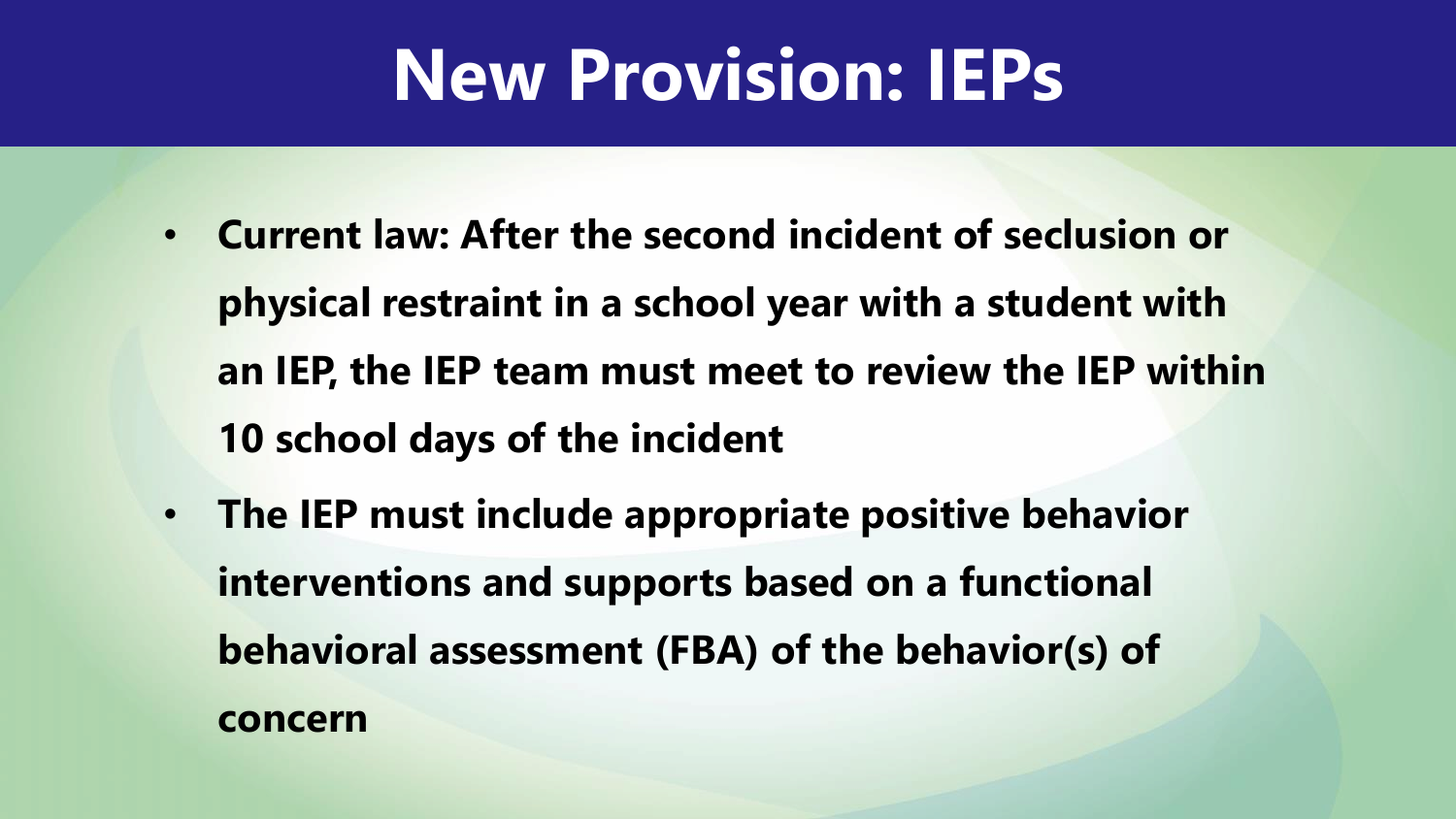## **Change: Seclusion Room Locks**

- **Previous law: Doors to room or area used for seclusion could not be capable of being locked**
- **Current law: Locks are not allowed on rooms or areas being used for seclusion**
- **Has not changed: Staff must maintain constant supervision, and room or area must be free of objects or fixtures that may cause injury**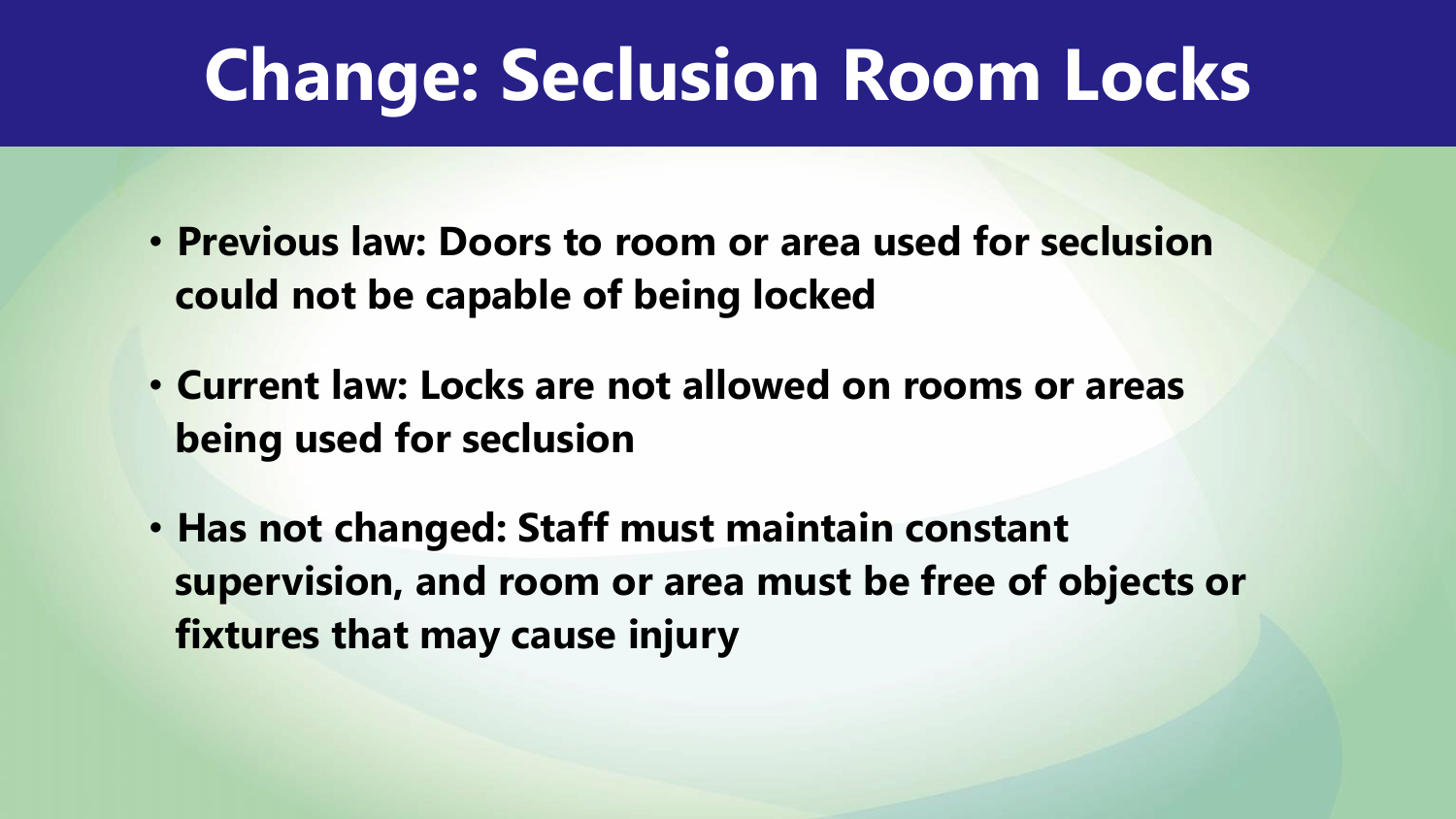#### **Change: Physical Restraint: Prone (face down) Maneuvers**

- **Previous law: Prohibited maneuvers include those that do not adequately protect a student's head, cause chest compression, or place pressure or weight on the student's neck, throat, an artery, the back of a student's head or neck, or otherwise obstruct the student's circulation or breathing were prohibited. Prone maneuvers not specifically addressed; however not allowed given prohibited maneuvers.**
- **Current law: Above maneuvers still prohibited, and prone restraints now expressly prohibited.**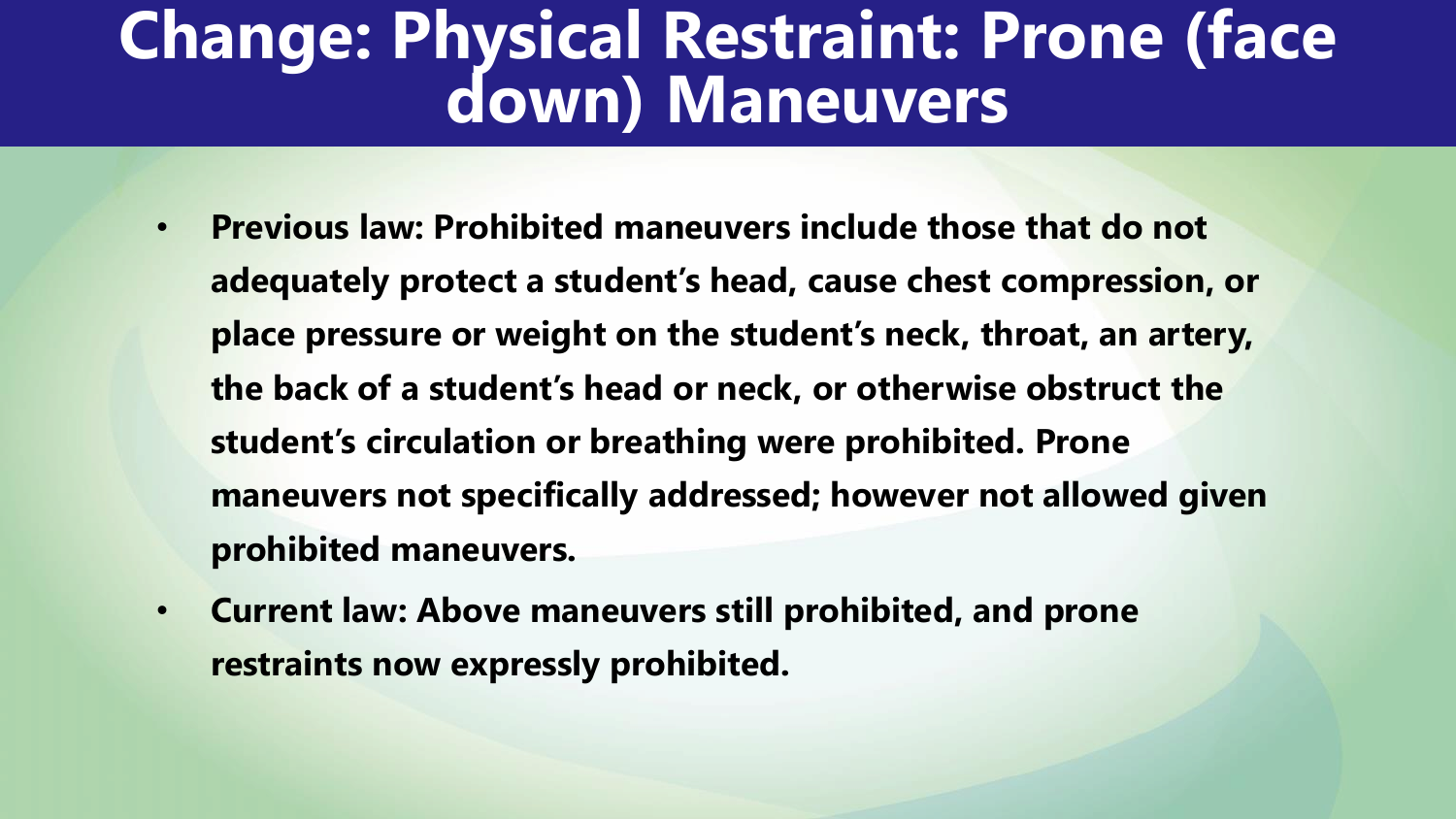## **Change: Vehicle Safety Restraints**

- **Previous law: Did not address use of vehicle safety restraints**
- **Current law: Appropriate use of vehicle safety restraints used as intended while transporting a student in vehicle is NOT considered mechanical restraint.**
- **Has not changed: Chemical and mechanical restraints are not allowed.**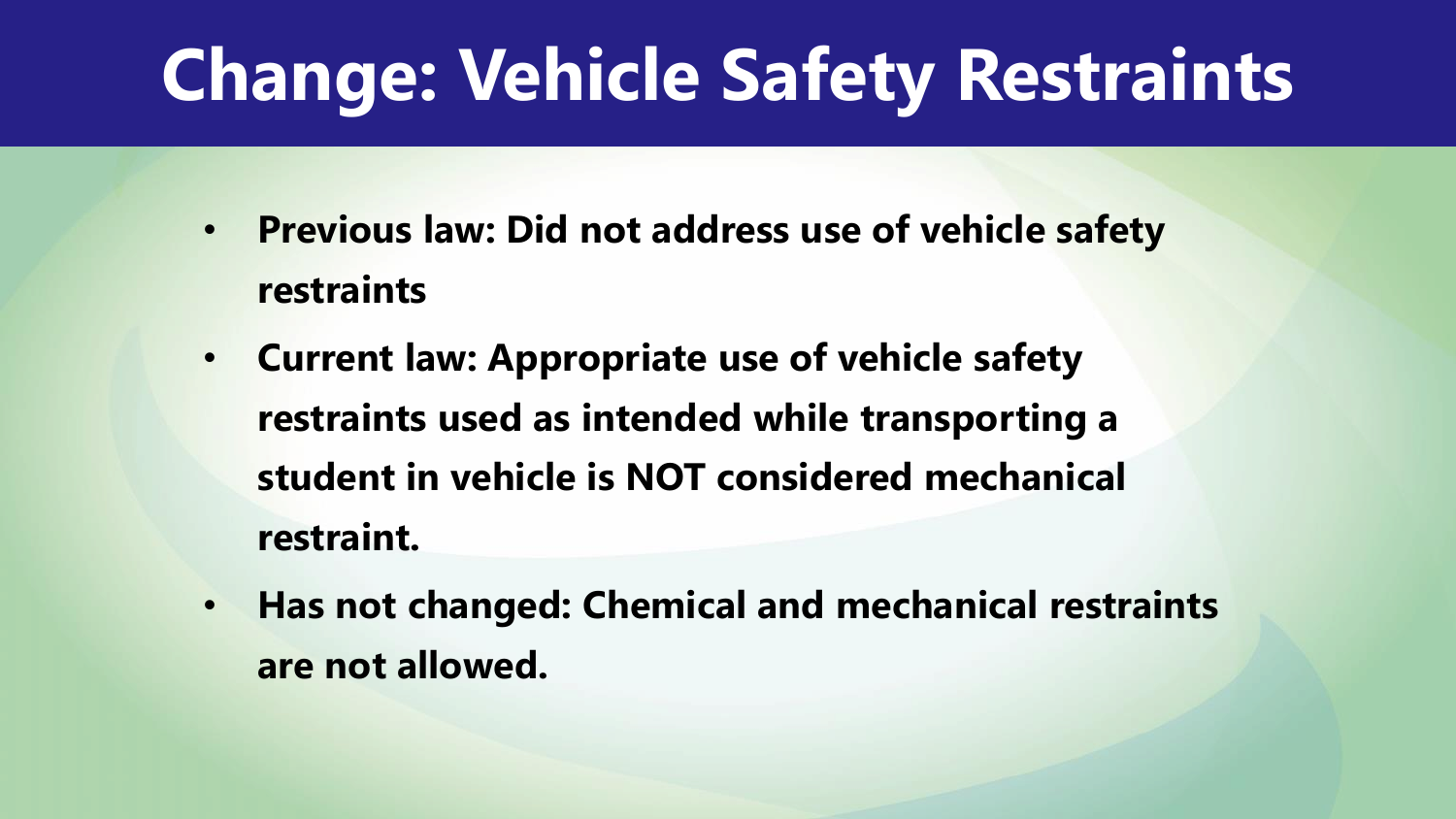## **New Provision: "Debrief" after each incident**

- **Previous law: No requirement for school staff to meet following an incident of seclusion or physical restraint.**
- **Current law: After each incident, principal or designee must meet with the involved staff to discuss:**
	- **The events preceding, during, and following the incident; and**
	- **How to prevent the need for seclusion and restraint**
		- **Factors contributing to the escalation of the student's behaviors; and**
		- **Alternatives to physical restraint such as de-escalation techniques and possible interventions, and other strategies**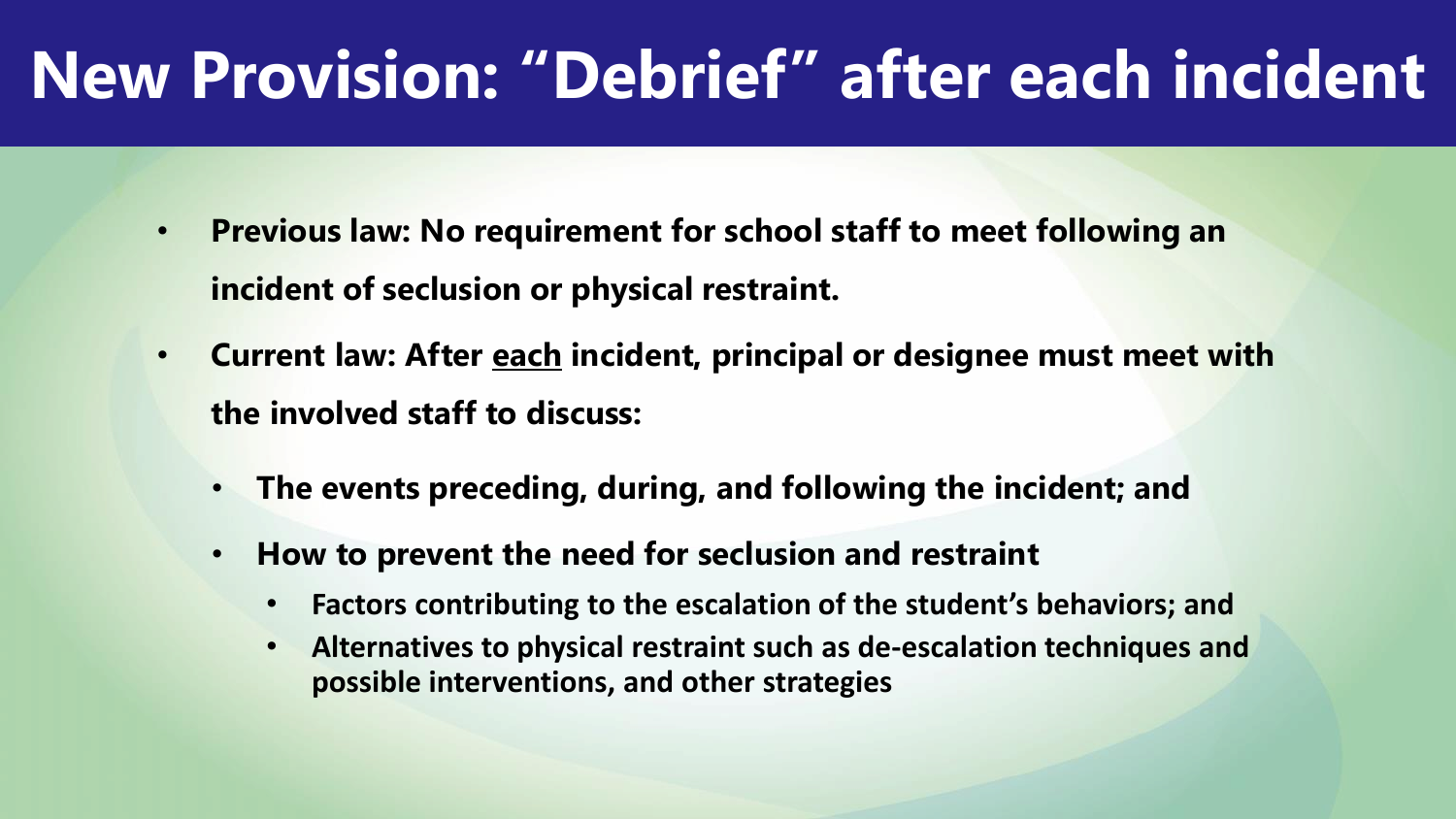#### **Change: Notification after Incident – Law Enforcement Officers**

- **Previous law: Principal or designee must notify the student's parent of the incident as soon as possible or within one business day of the incident. Did not expressly include incidents involving law enforcement officers.**
- **Current law: Still requires principal or designee to notify the student's parent of the incident as soon as possible or within one business day of the incident. Now expressly includes incidents involving law enforcement officers.**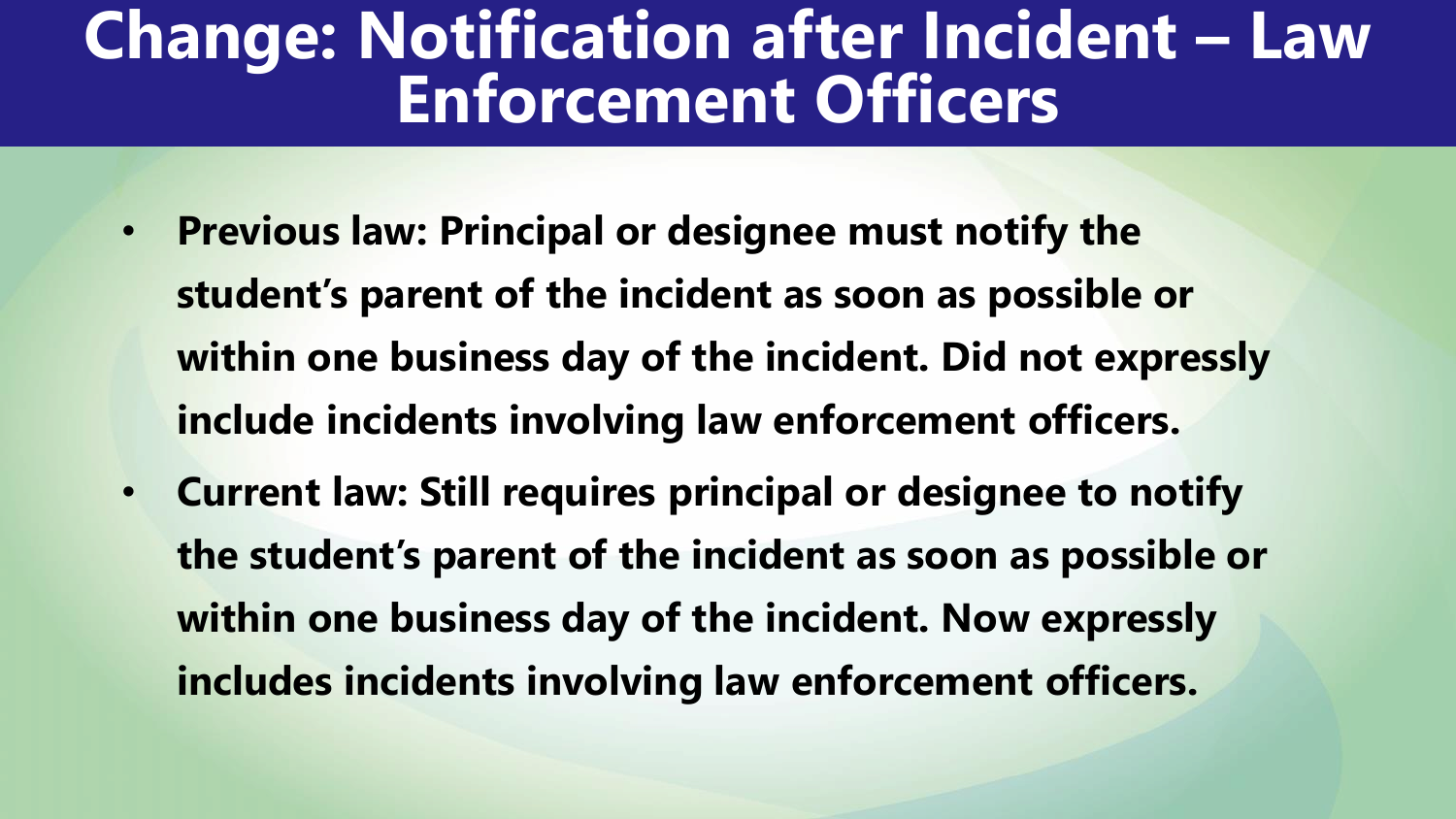#### **Change: Notification & Reporting – Private Schools**

- **Previous law: Did not expressly require private schools to notify parents or public school districts following incidents.**
- **Current law: Requires private school principal or designee to notify parents as soon as practicable, but no later than one business day. Also requires private schools to notify public schools after incident involving a student placed in private school by a school district.**
- **Private schools must provide a report to parent and public school if student placed by a school district.**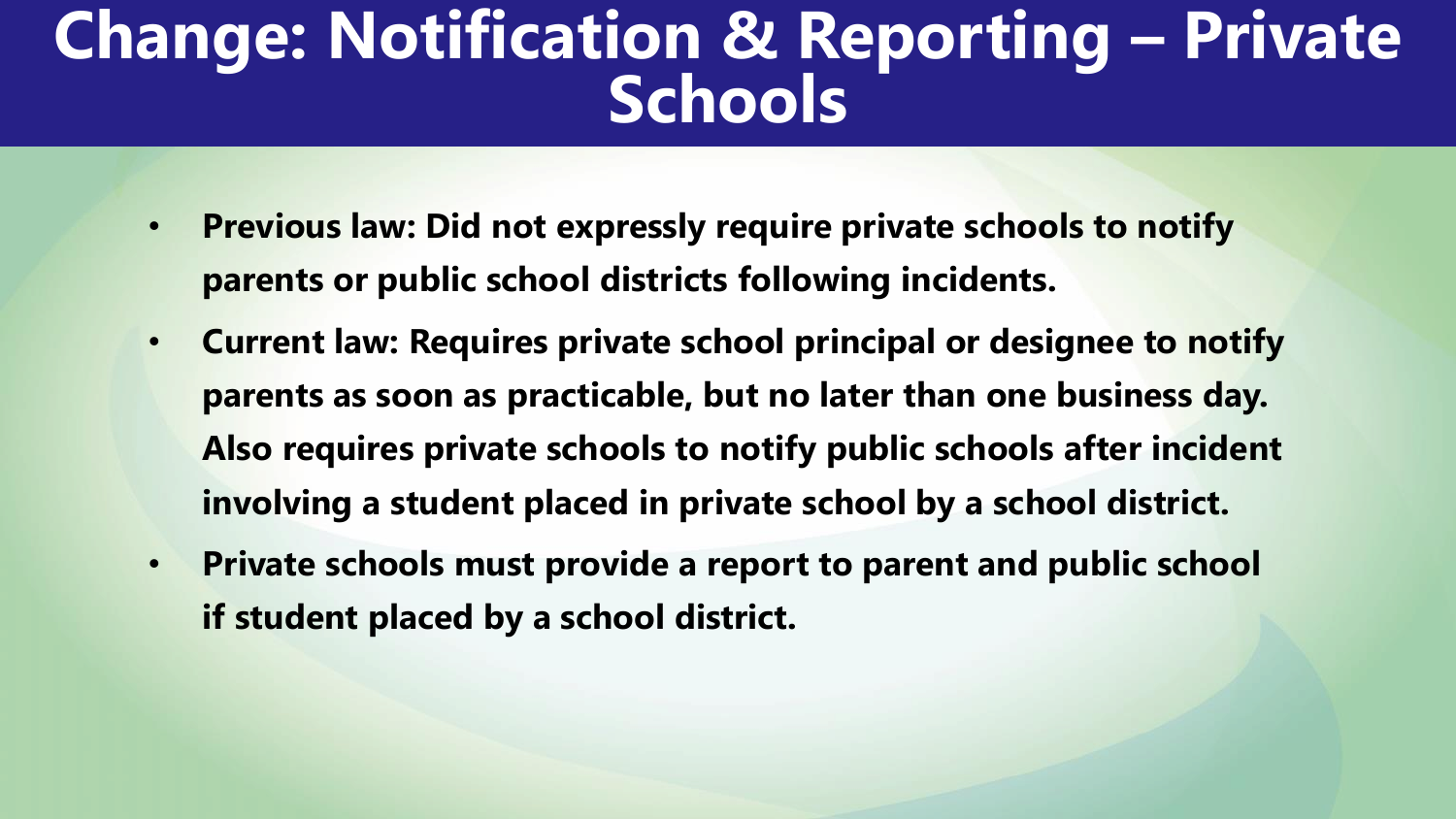## **Change: Reporting Incidents**

- **Previous law: Within two business days after each incident and after consulting with the staff present during the incident, the principal or designee prepared a written report including the student's name, the date, time, and duration of incident, a description of the incident including actions of the student before, during, and after the incident, and the names and titles of staff present.**
- **The principal or designee informed the parent of the written report and made it available to the parent.**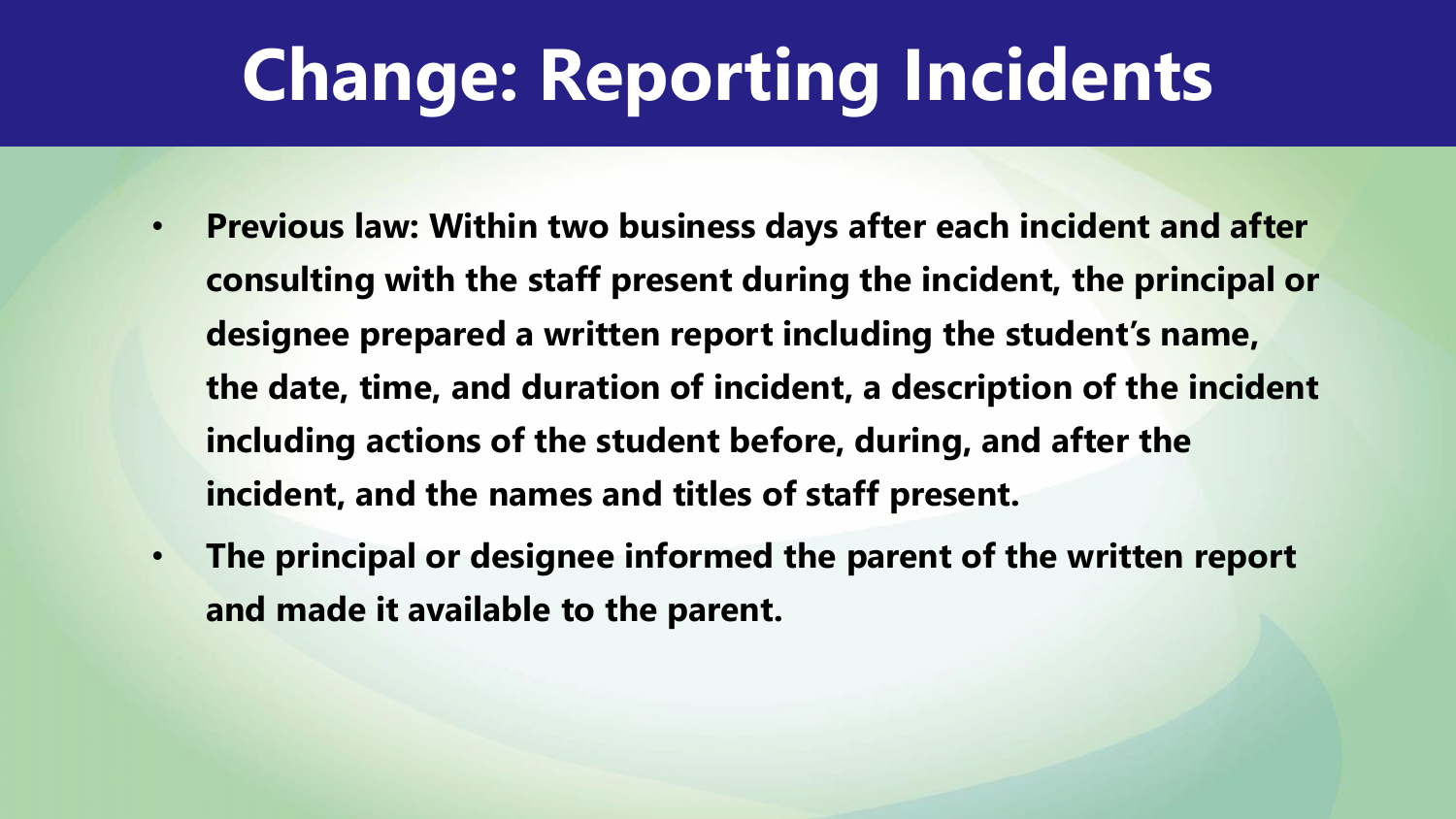## **Change: Reporting Incidents (continued)**

- **Current law: Principal or designee must consult with staff and law enforcement officers present during the incident before completing the written report.**
- **All report elements continue to be required. In addition the report must include names and titles of law enforcement officers present.**
- **The principal or designee must keep the report and send it to the parent within three business days of the incident.**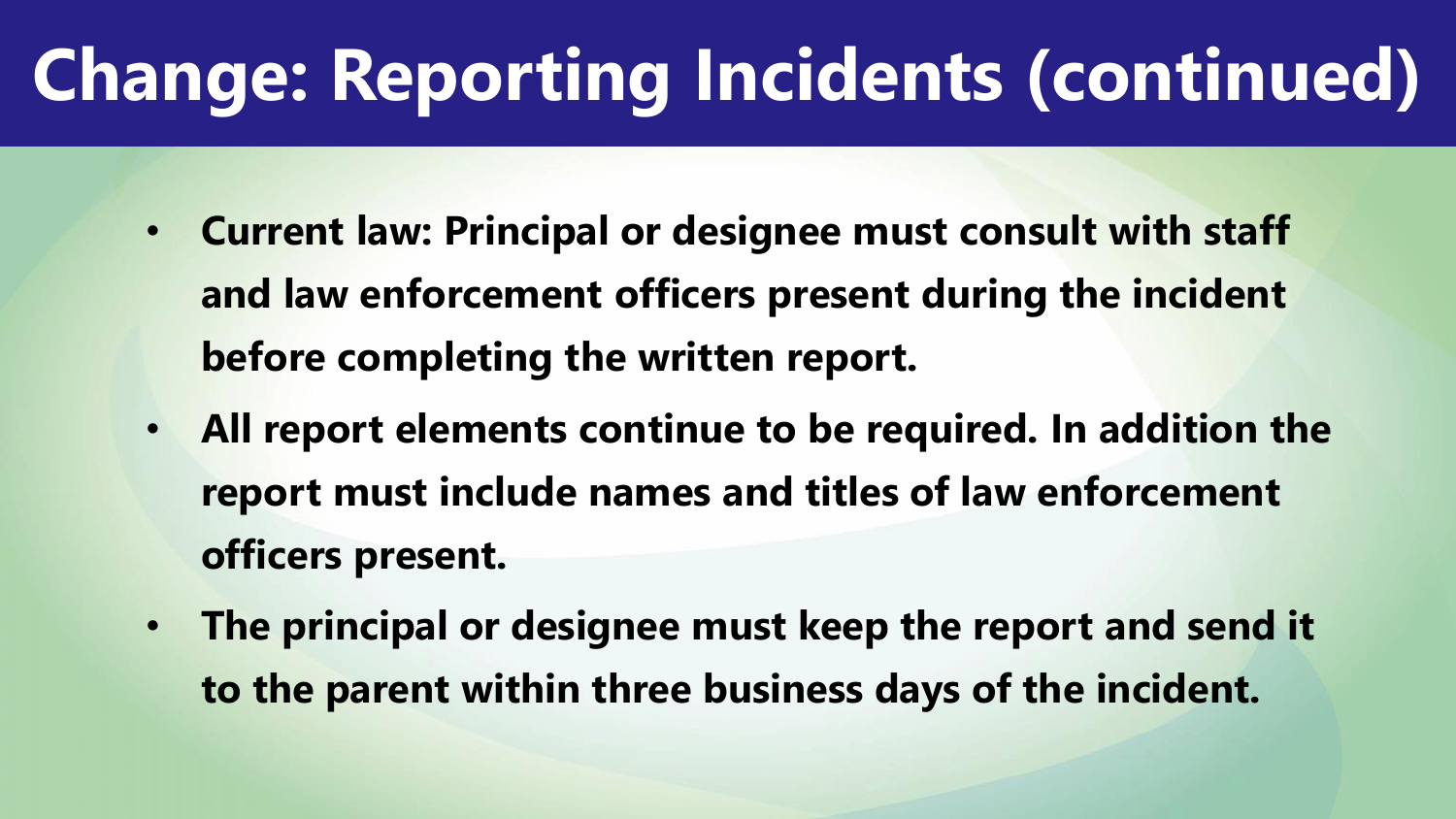## **Changes: Training Requirements**

- **Previous law: Except in an emergency, school staff could not use physical restraint unless they received required training.**
- **Current law: The required elements of the training have changed.**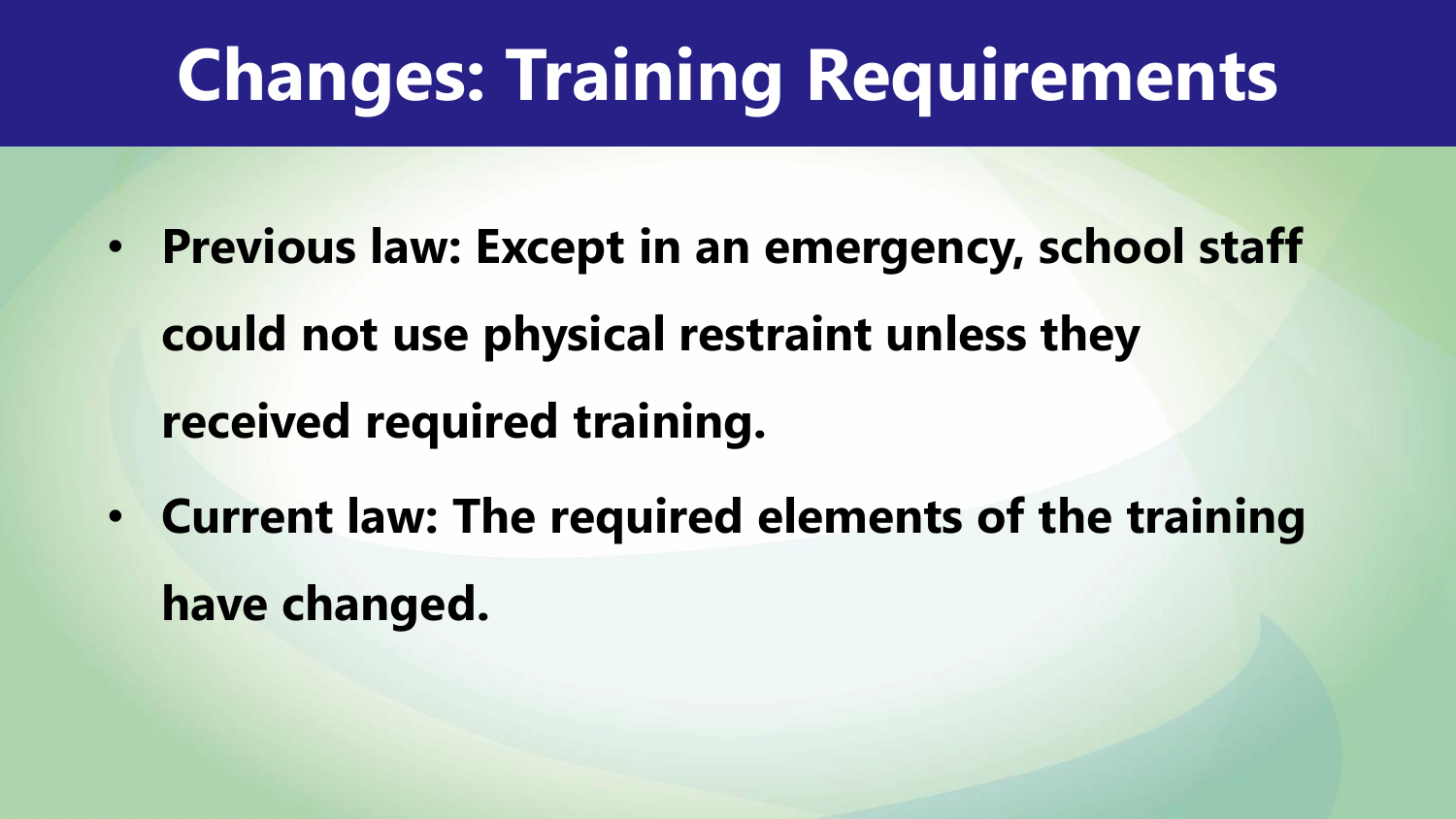## **Changes: Training Requirements (continued)**

#### **Previous law (Red – eliminated) Current law (Green – new)**

- Methods of preventing the need for restraint
- Instruction in identification and description of dangerous behavior indicating the need for restraint
- Instruction in methods of evaluating risk of harm to determine whether restraint is needed
- Experience administering and receiving various types of restraint
- Instruction on effects of restraint on the person restrained, methods of monitoring signs of physical distress, and techniques for determining when medical assistance needed
- Instruction in documenting and reporting incidents of physical restraint
- Demonstration of proficiency in administering physical restraint

- Evidence-based instruction on positive behavioral supports and interventions, safe physical escort, understanding antecedents, de-escalation, conflict prevention, and conflict management
- Evidence-based techniques, including debriefing, shown to prevent or reduce the use of restraint
- Instruction in identification and description of dangerous behavior indicating the need for restraint
- Instruction in methods of evaluating risk of harm to determine whether restraint is needed
- Instruction on effects of restraint on the person restrained, monitoring signs of physical distress, and in obtaining medical assistance
- Instruction in documenting and reporting incidents of restraint
- Demonstration of ability to identify prohibited restraint techniques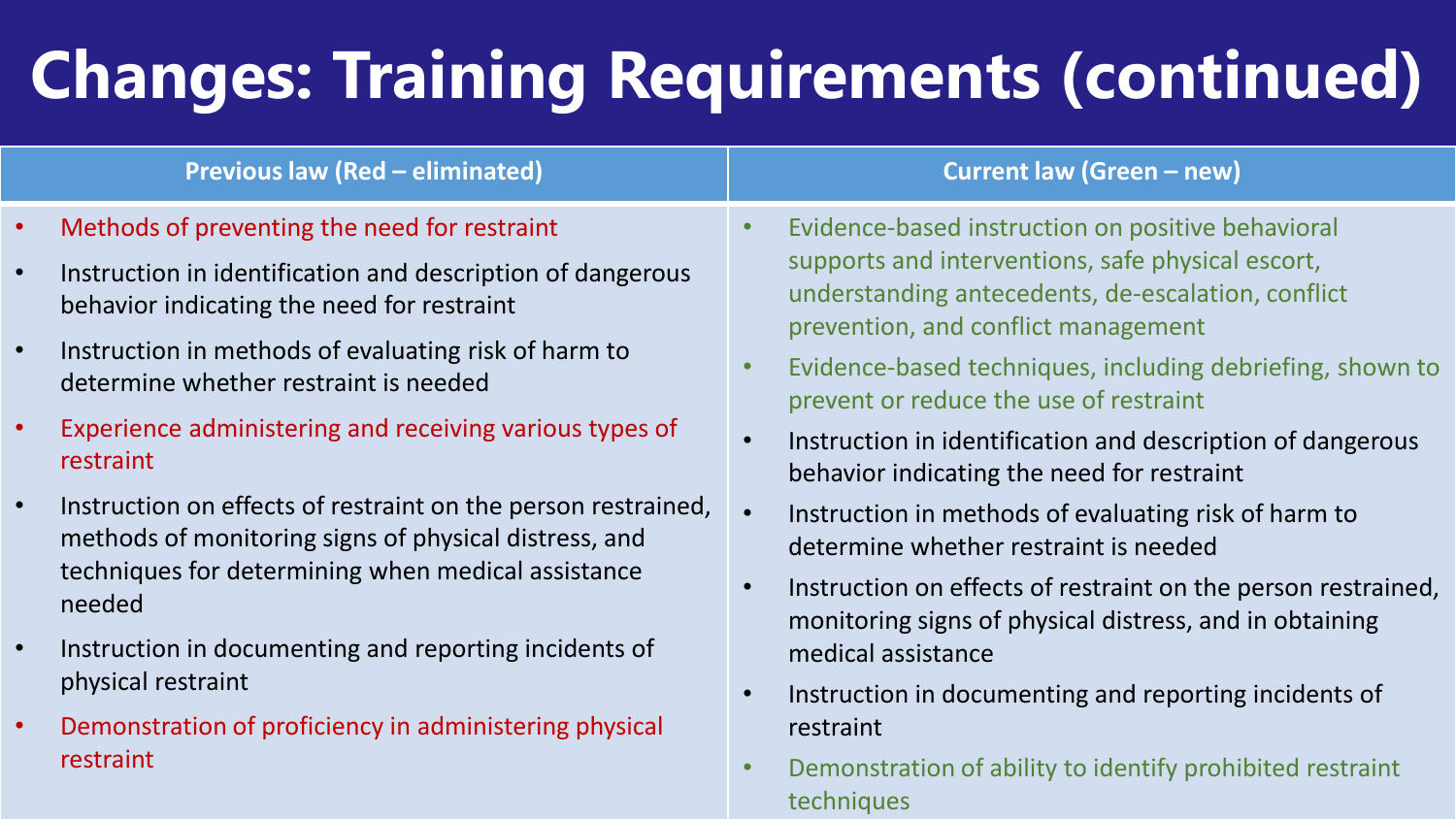## **Changes: Reporting Requirements**

• **Previous law: Annually by September 1st, the principal or designee must submit report to the governing body of the number of incidents of seclusion and physical restraint in the previous year, the total number of students involved in the incidents, and the total number of students with disabilities involved in the incidents.**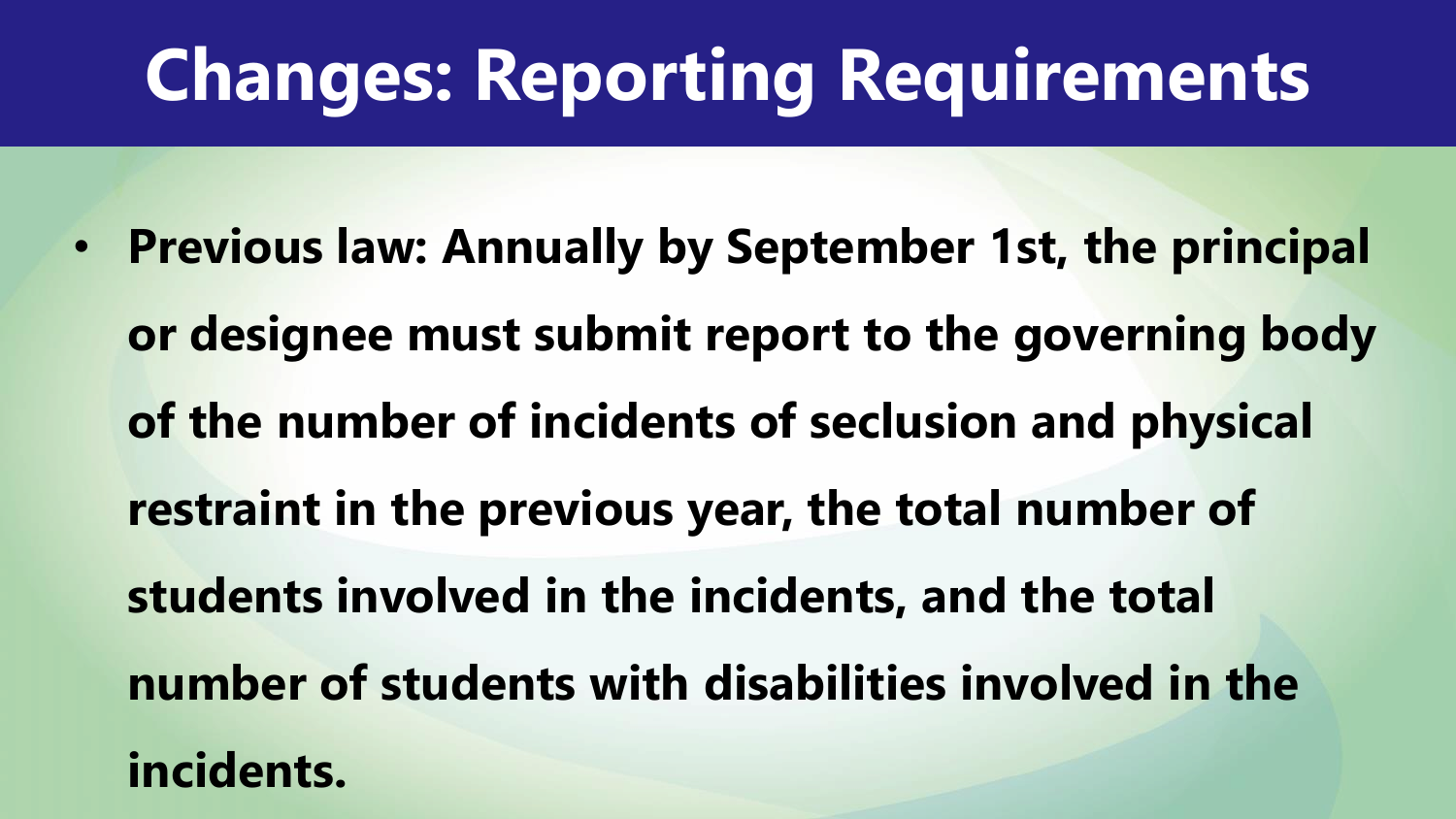## **Changes: Reporting Requirements (continued)**

- **Current law: Annually by October 1st, principal or designee must submit following information in report to the governing body with information from the previous school year:**
	- **Number of incidents of seclusion during the previous school year;**
	- **Total number of students who were involved in incidents of seclusion;**
	- **The number of students with disabilities who were involved in incidents of seclusion;**
	- **Number of incidents of physical restraint;**
	- **Number of students who were involved in incidents of physical restraint;**
	- **Number of students with disabilities who were involved in incidents of physical restraint.**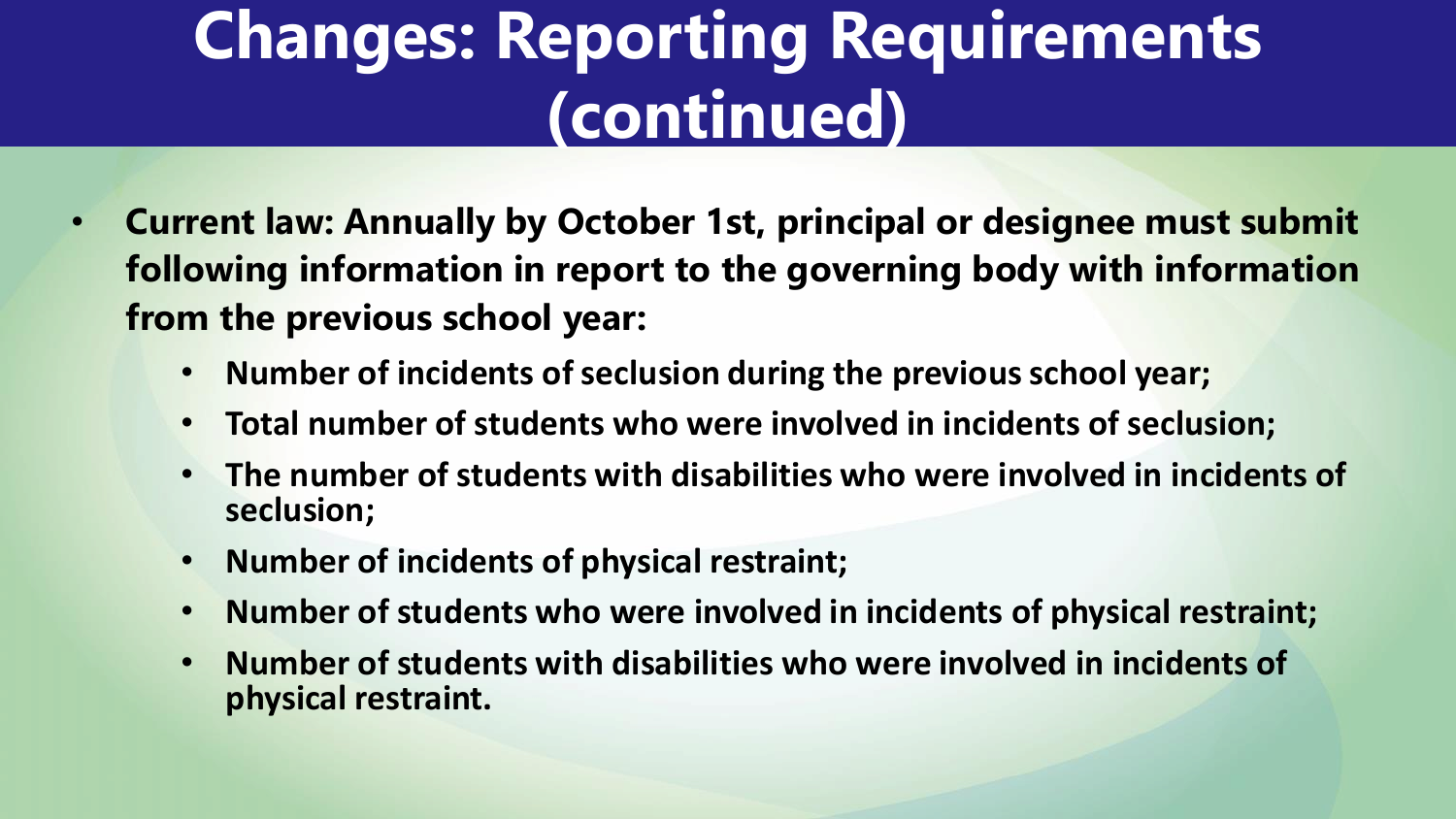## **New Provision: Report to DPI**

- **Current law: Annually by December 1st, each governing body must submit a report containing disaggregated incident information for each school**
- **Data from the 2019-2020 school year submitted and available on DPI's website**